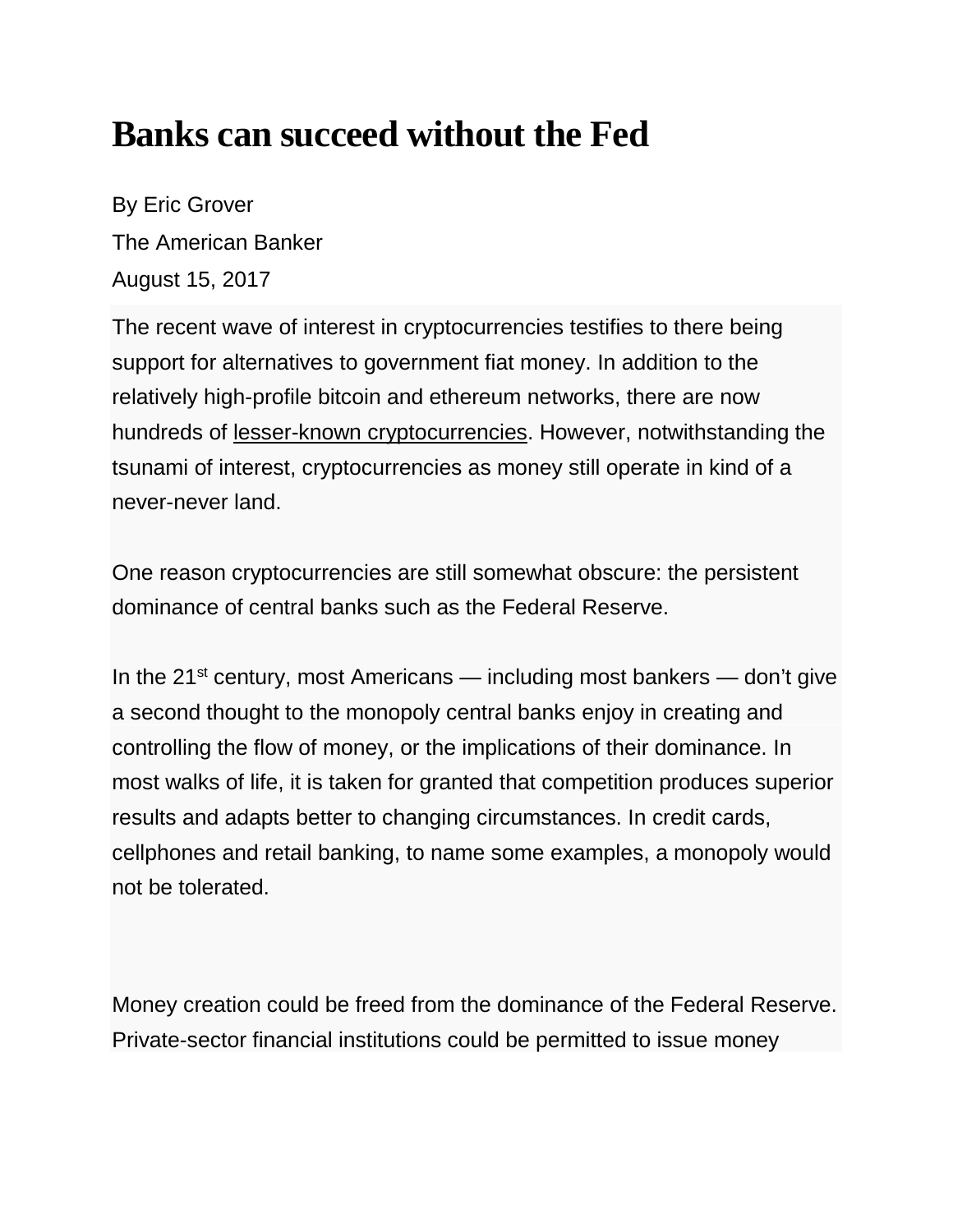backed by a range of assets. Cyptocurrencies could also compete, serving as legal tender.

And yet, despite evidence of superior economic results from private-sector management of money, Americans hold few if any public institutions in higher regard than the Fed.

As the Cato Institute's George Selgin argues convincingly in his book ["Money Free and Unfree,](https://www.amazon.com/Money-Free-Unfree-George-Selgin/dp/1944424296)" this reverence is misplaced. Selgin presents a case for private monetary arrangements and market discipline rather than entrusting central banks with a money monopoly. In his introduction, the author argues that economists have bought into the notion, without real evidence, that "since World War II at least, the price level has become more predictable, output much more stable, and business contractions much less frequent and protracted, than was the case before 1913." (The year the Fed was created.)

Selgin writes:

"In fact, none of these claims is true. Although the Fed was established in response to a series of severe economic crises, in most respects its performance has been even worse than that of the admittedly flawed system it replaced."

Selgin cites the banking success of other countries — namely Scotland and Canada — that favored private-sector management of money over central banks.

From the tail end of the 17<sup>th</sup> century through the early 19<sup>th</sup> century, Scotland experienced the most innovative epoch in banking history, without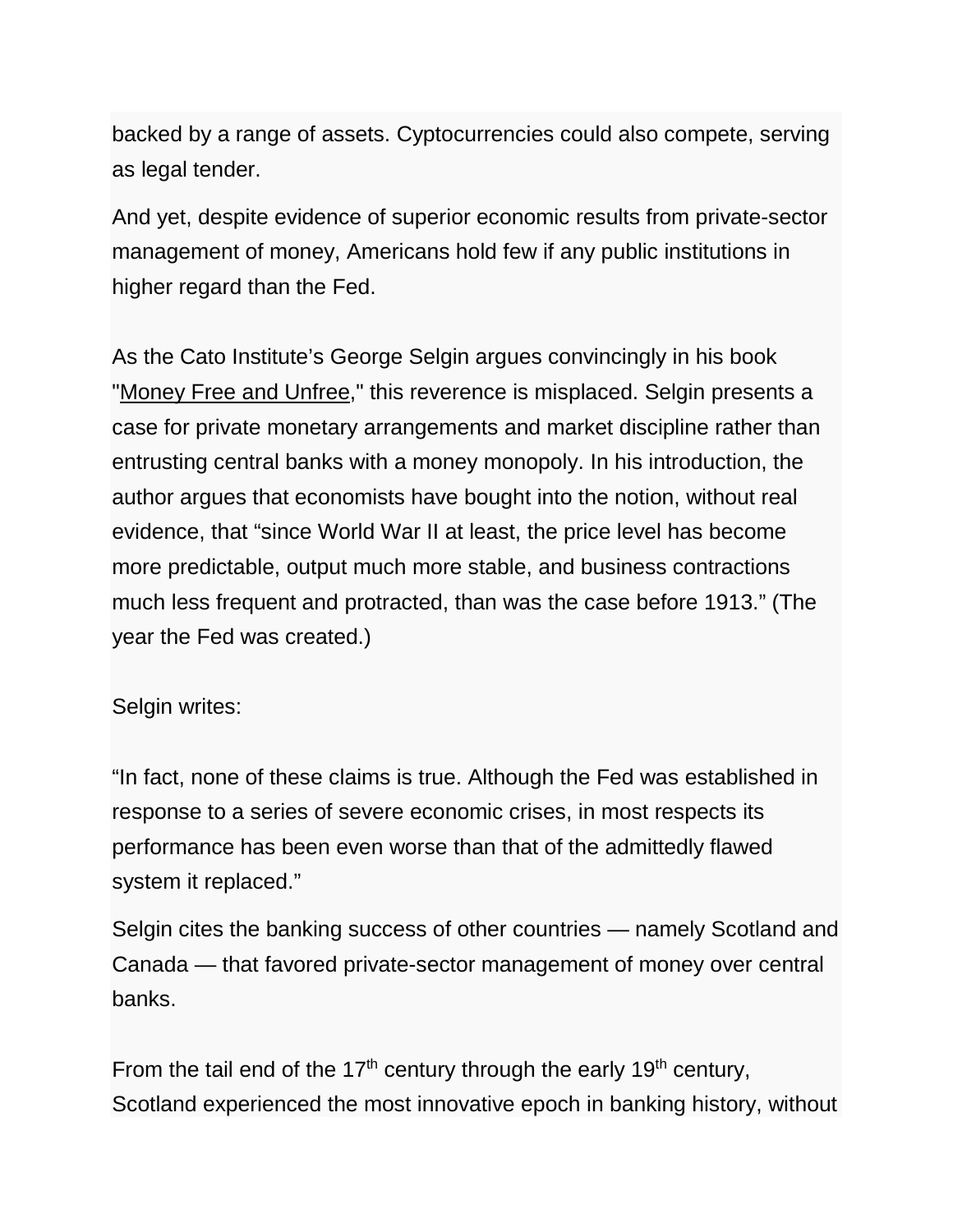the influence of a central bank. Scottish banks invented branch banking, interest-bearing savings accounts, overdrafts, lines of credit, and two-sided and multicolor banknotes. They issued banknotes and vigorously regulated each other. Moreover, Scottish history shows that innovative banking, which today may sound like an oxymoron, doesn't have to be high risk. On the contrary, from 1809 to 1830 Scotland's bank failure rate was only 20% that of English banks.

In Canada, up until the establishment of the central bank in 1935, several dozen risk-diversified national banks issued currency. With no central bank, Canada experienced no significant financial crises. Private banknote issuance was banned in 1944.

The author also discusses the success of similar private monetary arrangements in the U.S. In the  $19<sup>th</sup>$  century, private state and later primarily federally chartered banks issued notes while banks and bankowned clearinghouses policed each other.

Selgin says, objectively speaking, the Fed's performance has been inferior to prior structures. During the central bank's reign, America experienced the ["Forgotten Depression"](https://www.amazon.com/Forgotten-Depression-Crash-Cured-Itself/dp/1451686463) immediately after World War I, the Great Depression, the Great Recession and [16 additional recessions.](http://www.nber.org/cycles.html) The value of the dollar plummeted whereas for more than a century prior to the Fed's control, the dollar held its value. A \$100 basket of goods in 1790 cost \$108 in 1913. In 2008, it cost a jaw-dropping \$2,422.

Competition produces better performance. Markets reward good performance and ruthlessly punish bad performance. Monopolies, however,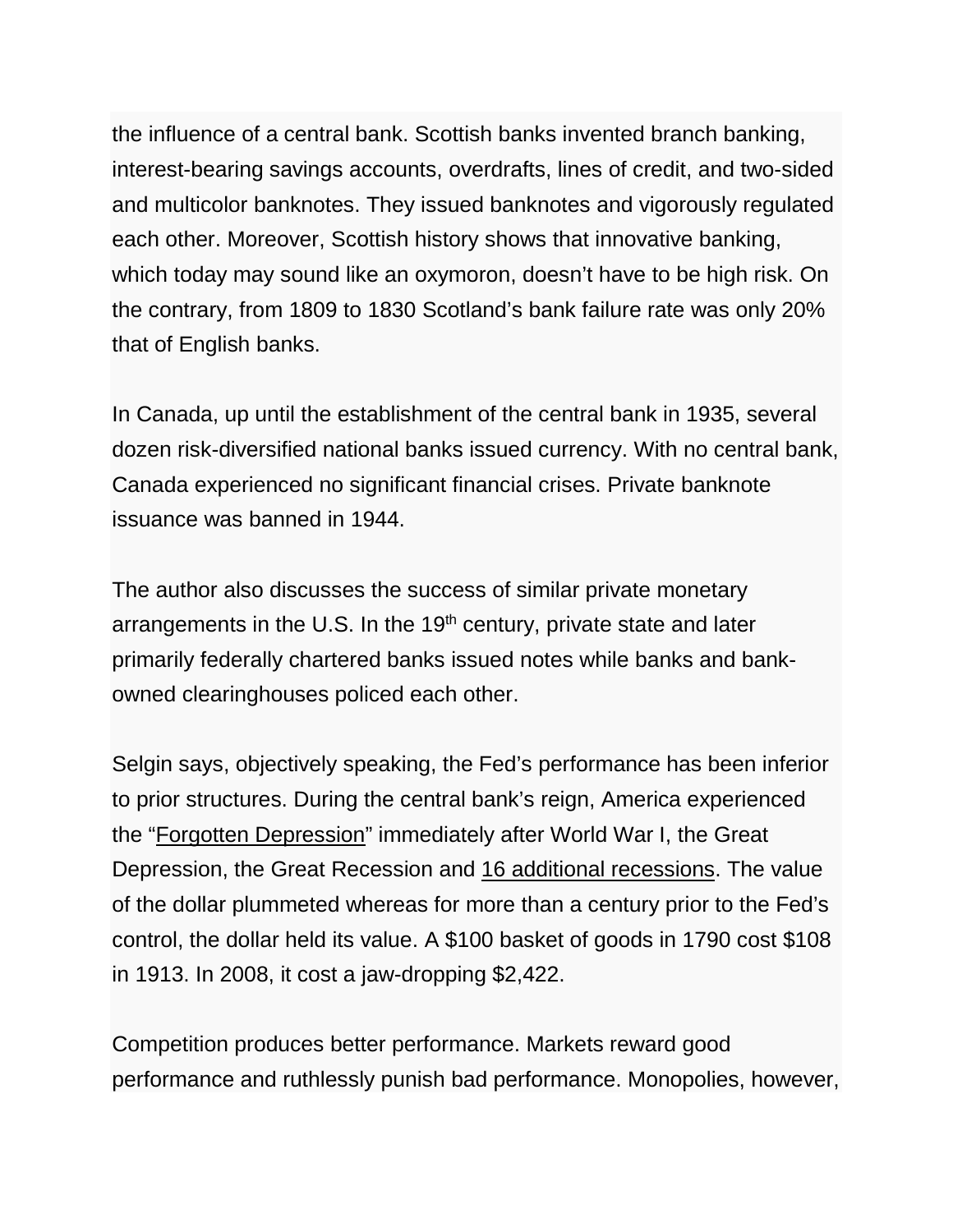have no natural self-corrective mechanism. That is true with monopoly monetary systems as well.

But the growing value of cryptocurrencies suggests that alternatives to central banking dominance have economic appeal. For example, startup funders would not be turning to "initial coin offerings" as an increasingly popular way to raise money for new ventures if they did not see investor demand.

Taking a page from prior successful alternative monetary systems, banks could be permitted to issue money backed by a range of assets. Cyptocurrencies could also compete, serving as legal tender and competing with digital and paper banknotes and greenbacks. Banks could take deposits and extend credit in cryptocurrencies.

Currencies backed by financial and other assets — gold or perhaps nothing more than the computing resources required to calculate validating algorithms — could vie for primacy of place in consumers' digital and leather wallets.

Selgin's preferred world of free banking and private monetary systems — in which parties compete but also cooperate out of shared self-interest would seem radical to most Americans and Congress. The public's view of the Fed, as well as of the role of banks and other private actors prospectively managing America's monetary arrangements, would have to undergo a sea change.